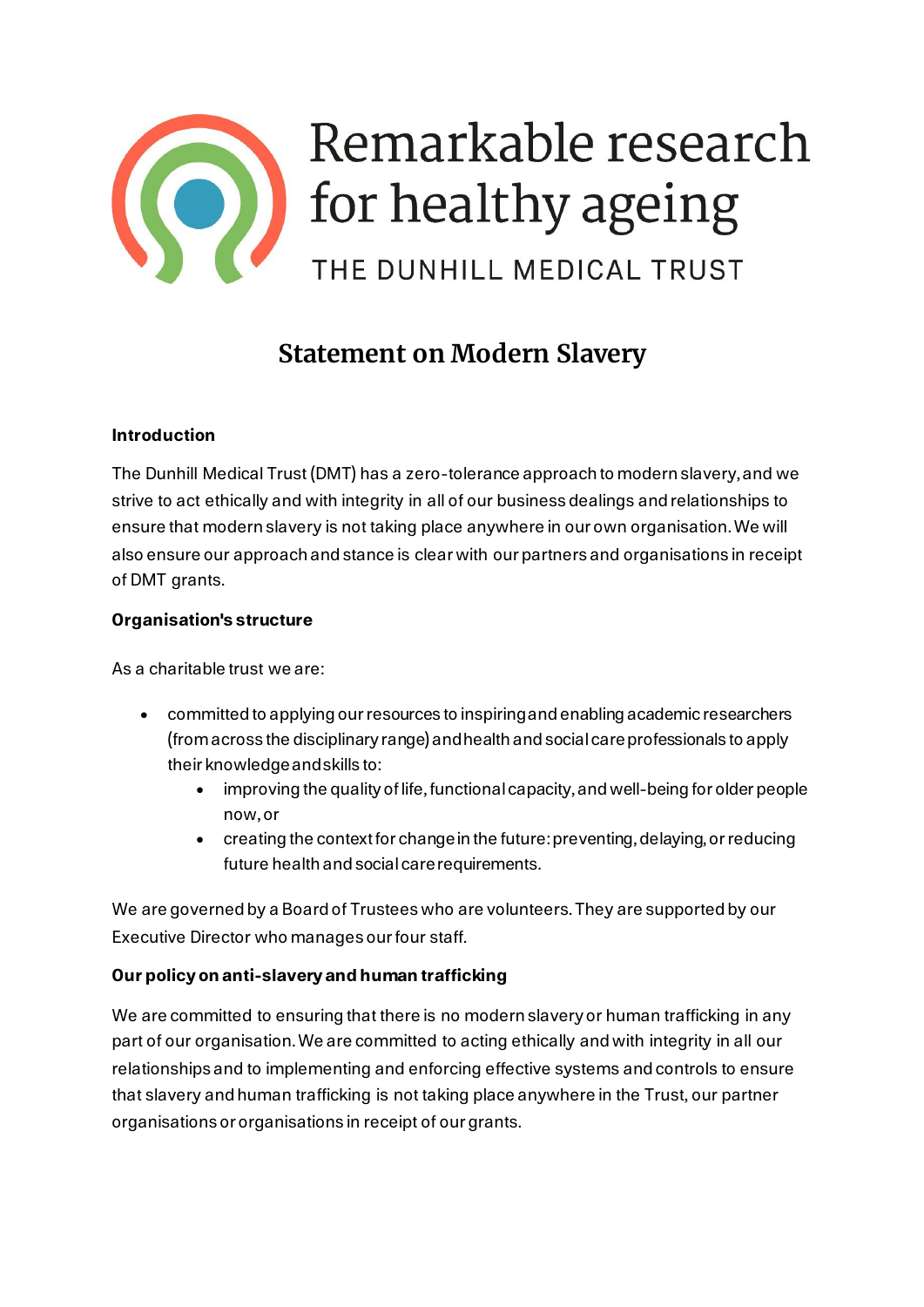We will treat any breach of our Anti-slavery and Human Trafficking Policy very seriously. We are regularly reviewing and updating relevant policies and have processes in place to monitor and maintain our policies at regular intervals.

# **Grant holder adherence to our policy**

We expectthat our employees, partners,and organisations in receipt of ourgrants work with integrity and maintain robust standards of governance, seeking to avoid any decisions that may have a negative societal impact. As a minimum we expect our partners and grant holding organisations to:

- comply with all applicable laws and regulations;
- provide recurrent anti-bribery training to employees and ensure that no employee intimates, offers, provides or accepts any form of bribe (or any other inappropriate type of inducement) to or from any other individual, business or foreign public official; and
- not associate with any group that supports acts of violence or terrorism.

We are guided by established standards such as the International Labour Organisation Core Conventions, the United Nations Convention on Human Rights and the UK Modern Slavery Act 2015. We treat our employees with respect and dignity and expect the same of those we work with. As a minimum we expect our partners and grant holding organisations to:

- provide a safe and hygienic working environment (and, where relevant, living quarters) for all workers and proactively work to minimise health and safety risks through process controls and training and ensure any incidents are logged and learnt from in a cycle of continuous improvement;
- ensure that all workers undertake work voluntarily with no incidences of forced, compulsory, or bonded labour and no human trafficking;
- provide all employees with a written employment contract that clearly explains their role, delivery expectations, remuneration and rights and ensure that all reasonable steps are taken to confirm that each employee has understood the contract prior to signature;
- comply with applicable laws in respect of child employment and legal working age;
- ensure workers are appropriately trained to carry out their roles and are fairly remunerated in money and not in kind in accordance with any minimum wage requirements at the very least;
- not force workers to work excessive hours, ensure allowances are made for appropriate breaks and any overtime is in accordance with applicable laws;
- not restrict the right for employees to exercise freedom of association and collective bargaining if such is in accordance with applicable laws or prevent the development of alternative means of employee representation;
- not require workers to lodge monies or identity papers in order to work and be free to leave employment (after reasonable notice is given if required);